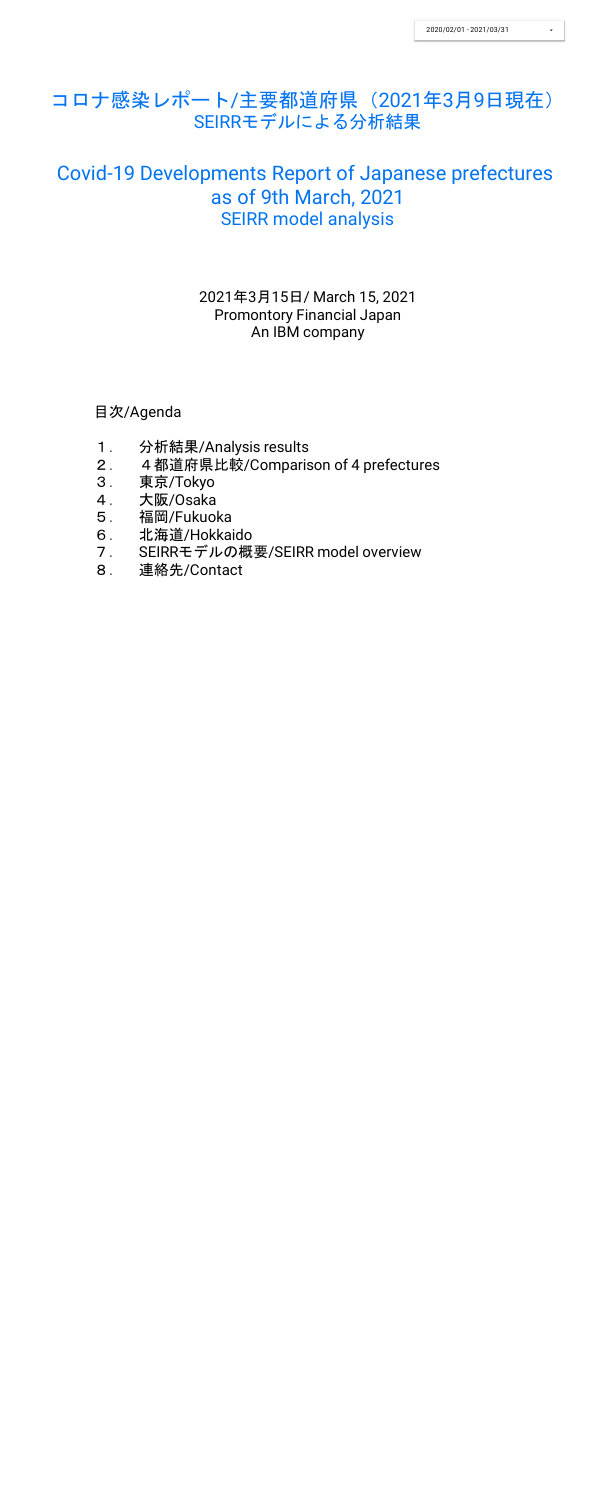## 分析結果/Analysis results

\*English follows Japanese.

(分析結果)

東京、大阪、福岡では、2月上旬にセットしたパラメータに基づくモデル推計結果通りの新規感染者、及び1日 当り死者数の減少傾向が足許(3月上旬)に至るまで続いている。唯一の例外は北海道で、新規感染者は足許 再び増加する傾向に転じている。

なお、何れの地域をみても、実効再生産数との連動性の高い小売/娯楽施設での移動指数(google community mobility index)は2月下旬ころから上昇する傾向にあり、足元は実効再生産数と移動指数の動きの乖離が目立 ち始めている。今後、北海道でみられているとおり、東京や大阪、福岡でも実効再生産数が上昇する形で乖離 が縮小する可能性が高いと考えられる。

(Analysis output)

To be translated soon.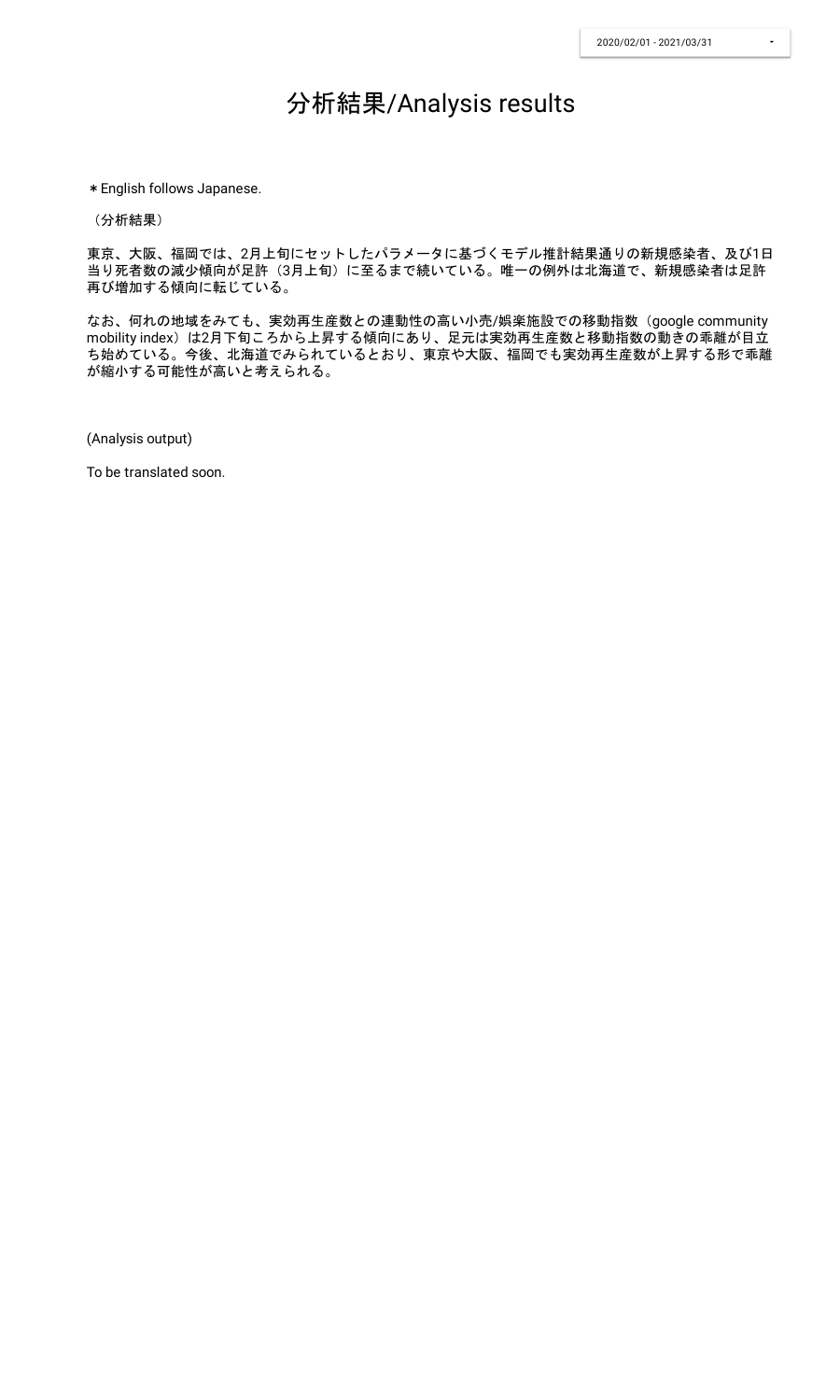# 4都道府県比較/Comparison of 4 prefectures<sup>2020/02/01</sup>







#### 日次新規感染者数/Daily new cases

#### 日次再生産数/Daily RT

#### 移動指数/Mobility index



日次死亡者数/Daily new deaths



#### 累積死亡者数/Total deaths











#### 日次平均気温/Daily average temperature



#### 日次平均湿度/Daily average humidity



#### モデル推計再生産数/Model estimate RT



#### モデル推計致死率/Model estimate mortality rate



#### 移動指数/Mobility index

#### 移動指数/Mobility index

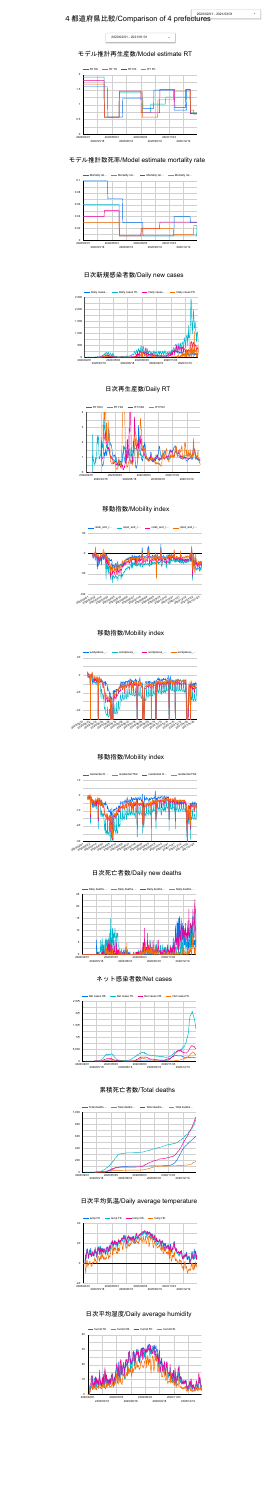



日次再生産数とモデル推計再生産数の比較(東京)/ Comparison between daily RT and model estimate RT (Tokyo)

再生産数と移動指数の比較(東京)/ Comparison between RT and mobility index (Tokyo)





日次死亡者数(東京)/Daily new deaths (Tokyo)

日次新規感染者数(東京)/Daily new cases (Tokyo)

#### 再生産数と移動指数の比較(東京)/ Comparison between RT and mobility index (Tokyo)



ネット感染者数 (東京) /Net cases (Tokyo)

再生産数と移動指数の比較(東京)/ Comparison between RT and mobility index (Tokyo)







再生産数と移動指数の比較(東京)/ Comparison between RT and mobility index (Tokyo)

#### 累積死亡者数(東京)/Total deaths (Tokyo)









気温と湿度の推移(東京)/ Changes in the temperature and humidity (Tokyo)

#### 東京/Tokyo



#### モデル推計致死率(東京)/Model estimate mortality rate (Tokyo)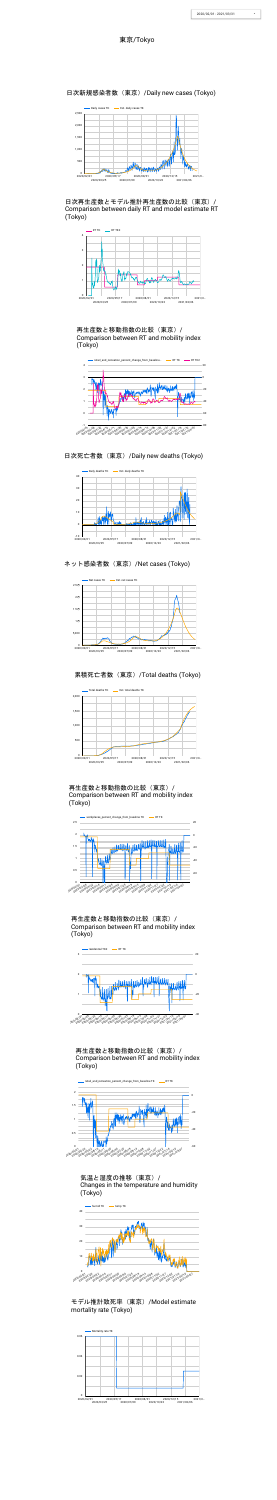



再生産数と移動指数の比較(大阪)/ Comparison between RT and mobility index (Osaka)



日次新規感染者数(大阪)/Daily new cases (Osaka)

日次再生産数とモデル推計再生産数の比較(大阪)/ Comparison between daily RT and model estimate RT (Osaka)



#### ネット感染者数 (大阪) /Net cases (Osaka)

#### 再生産数と移動指数の比較(大阪)/ Comparison between RT and mobility index (Osaka)

#### 日次死亡者数(大阪)/Daily new deaths (Osaka)



再生産数と移動指数の比較(大阪)/ Comparison between RT and mobility index (Osaka)



#### 累積死亡者数(大阪)/Total deaths (Osaka)

再生産数と移動指数の比較(大阪)/ Comparison between RT and mobility index (Osaka)







#### 大阪/Osaka

#### 気温と湿度の推移(大阪)/ Changes in the temperature and humidity (Osaka)





#### モデル推計致死率(大阪)/Model estimate mortality rate (Osaka)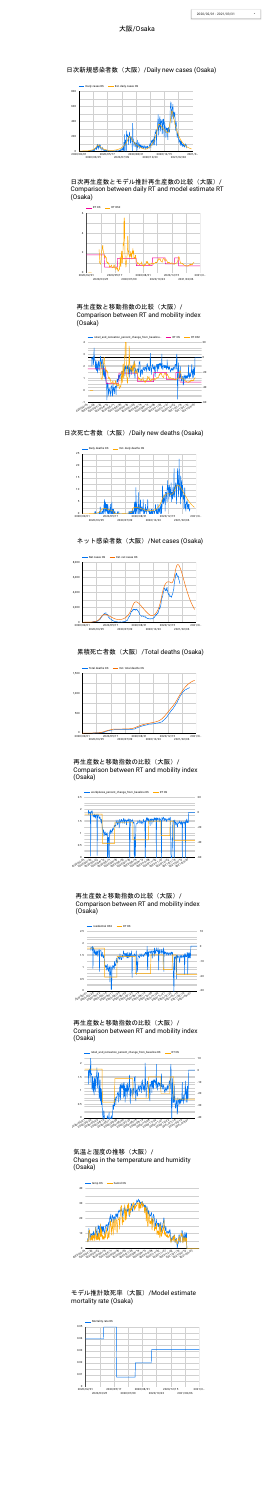





日次死亡者数 (福岡) /Daily new deaths (Fukuoka)



日次新規感染者数(福岡)/Daily new cases (Fukuoka)

再生産数と移動指数の比較(福岡)/ Comparison between RT and mobility index (Fukuoka)

#### 異なる移動指数の比較(福岡)/Compariosn of various mobility indices (Fukuoka)



ネット感染者数 (福岡) /Net cases (Fukuoka)

日次再生産数とモデル推計再生産数の比較(福岡)/ Comparison between daily RT and model estimate RT (Fukuoka)





### 累積死亡者数(福岡)/Total deaths (Fukuoka)





再生産数と移動指数の比較(福岡)/ Comparison between RT and mobility index (Fukuoka)



再生産数と移動指数の比較(福岡)/ Comparison between R0 and mobility index (Fukuoka)



気温と湿度の推移(福岡)/ Changes of the temperature and humidity (Fukuoka)

#### 福岡/Fukuoka







モデル推計致死率(福岡)/Model estimate mortality rate (Fukuoka)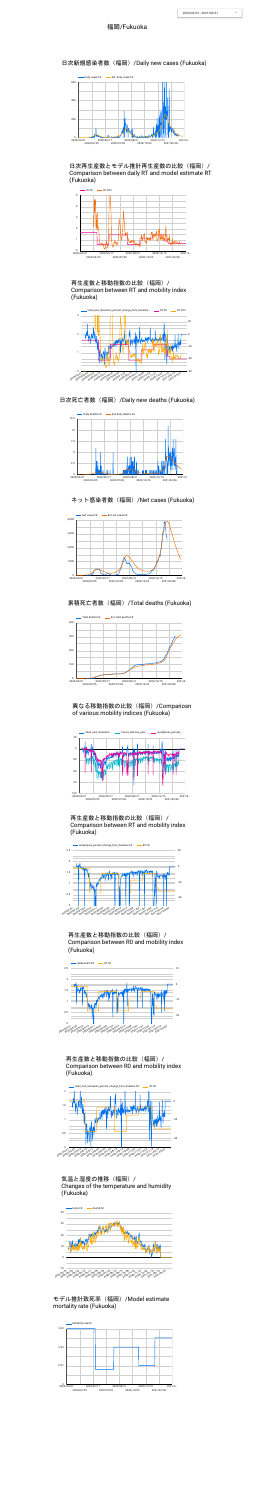





ネット感染者数 (北海道) /Net cases (Hokkaido)





日次死亡者数(北海道)/Daily new deaths (Hokkaido)

日次新規感染者数(北海道)/Daily new cases (Hokkaido)

再生産数と移動指数の比較(北海道)/ Comparison between RT and mobility index (Hokkaido)

日次再生産数とモデル推計再生産数の比較(北海道)/ Comparison between daily RT and model estimate RT (Hokkaido)



累積死亡者数(北海道)/Total deaths (Hokkaido)



#### 再生産数と移動指数の比較(北海道)/ Comparison between RT and mobility index (Hokkaido)

|    | example retail_and_recreation | transit_stations_perc | - workplaces_percent_ |
|----|-------------------------------|-----------------------|-----------------------|
| 50 |                               |                       |                       |







#### 再生産数と移動指数の比較(北海道)/ Comparison between RT and mobility index (Hokkaido)



#### 再生産数と移動指数の比較(北海道)/ Comparison between RT and mobility index (Hokkaido)



![](_page_6_Figure_25.jpeg)

気温と湿度の推移(北海道)/ Changes in the temperature and humidity (Hokkaido)

![](_page_6_Figure_27.jpeg)

#### モデル推計致死率(北海道)/Model estimate mortality rate (Hokkaido)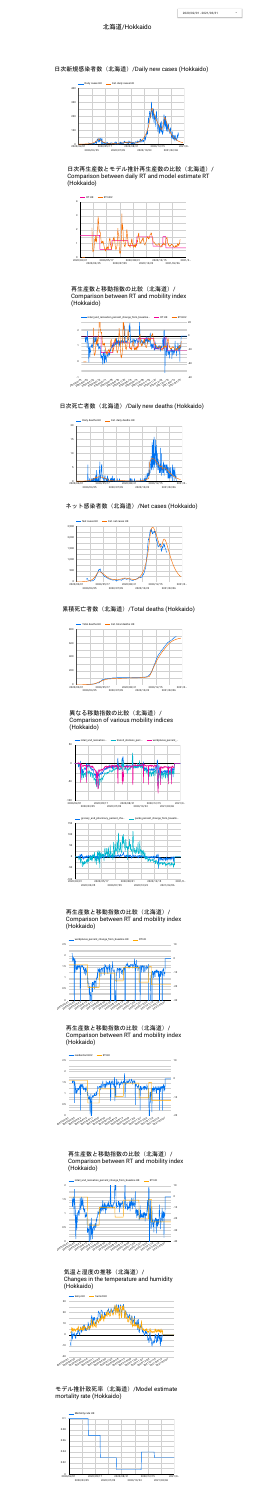#### SEIRRモデル概要/SEIRR model overview

\*English follows Japanese.

新型コロナ感染モデル(SEIRR)の概要

(モデルの概要)

SEIRモデルとは、感染症の感染者群が一定の時間を置きながら辿る各状態(susceptible ⇒ exposed ⇒ infectious ⇒ removed)を遷移するパターンを、一定の感染率や遷移確率等を仮定しながら捉えることで、一 定時間経過後の各状態の感染者数が何人いるかを予想するモデル。

今回構築したSEIRRモデルは、SEIRモデルにさらに、最後の状態としてrecoveredを加え(これにより状態の 遷移はsusceptible ⇒ exposed ⇒ infectious ⇒ removed ⇒ recoveredとなる)、removed(隔離、或いは抗体 を持つことで、他者への感染が止まる状態、本モデルでは全ての者が一度入院すると仮定)からrecovered (隔離状態からの回復<退院>、或いは死亡する状態)への遷移状況を特定化することで、感染者数や死者 数も併せて予想するもの。

![](_page_7_Figure_7.jpeg)

(参考文献) Iwata K, Miyakoshi C. (2020) A Simulation on Potential Secondary Spread of Novel Coronavirus in an Exported Country Using a Stochastic Epidemic SEIR Model. J Clin Med https://www.preprints.org/manuscript/202002.0179/v1

具体的には、以下に示した連立常微分方程式を解くことで、変数(各S、E、I、R、R2状態にある人口)の推 移が得られる。 dS(t)/dt =  $-S(t)*\alpha*I(t)/n$ dE(t)/dt = S(t)\*α\*I(t)/n – β\*E(t) dI(t)/dt =  $\beta$ \*E(t) – γ\*I(t) dR(t)/dt = γ\*I(t) – δ\*R(t) dR2(t)/dt = δ\*R(t) (変数) S: 感染する可能性がある人口 E: 感染した者のうち未発症者の人口(感染力無し) I: 発症者のうち隔離されていない人口(感染力有り)

比較対象の実績値のうち、1日当り新規感染者数、及び1日当り死者数に関しては、異常値(統計の期中の改 訂により発生)を除いた上で、3日間の移動平均とする。 パラメータの初期値設定に際し参考とした情報が収められたサイトは以下のとおり。 https://gabgoh.github.io/COVID/index.html 基本的なデータは以下のサイトから入手。

- R: 発症者のうち病院等に隔離された人口(感染力無し)
- R2: 病院等に隔離された者のうち回復、或いは死亡した人口

n: 全人口

感染率(α):この値と以下のInfを乗じたものがR0(1人の感染者が発症期間中に何人に感染させるか)と なることから、R0の初期値を2.2(したがってαは0.76)とした上で調整

潜伏期間 (Lat) : 5.2日で固定

発症から隔離までの期間 (Inf) : 2.9日で固定

入院から退院、死亡までの期間(Rec):初期値を30日とした上で調整

(パラメータの設定方法) 推計に際し設定したパラメータは以下のとおり。基本的には、以下のサイトで示された数値等を参考としつ つ初期値を設定した上で、実際の3つの変数(累計死者数、1日当り新規感染者数、一日当り死者数)の推 移に出来るだけフィットするようなパラメータ値を選択。 通常は、以下のような順序でパラメータを推計。

1. 一日当り新規感染者数の推計値が実数に合致するようにR0水準やその変化/変化タイミングを設定 2. その上で、1日当り死者数の推計値が実数に合致するように致死率水準やその変化/変化タイミングを設定 3. 必要に応じて、累計死者数やネット感染者数の推計値が実数にフィットするようにR0水準や致死率を再 調整

(主要国データ)

https://github.com/CSSEGISandData/COVID-19 (都道府県データ) https://github.com/kaz-ogiwara/covid19

(各パラメータ設定の具体的な考え方)

スタート日:最初の感染者が発生したと想定する日で、デフォルトは1月22日( WHOからの各国毎の感染者 数が入手可能となる日で武漢閉鎖前の武漢からの春節旅行者が各国に拡散した頃の日)ながら、新規感染者 数の動きが推計値とフィットしないケースでは、適宜フィットするようにずらす。既存推計国中、1月22日 からずらしたケースは、中国(42日前倒し、12月11日)、ドイツ(20日後倒し、2月11日)、英国(25日後 倒し、2月16日)。ドイツや英国では既に想定スタート日以前に感染者は発生しているが、市中感染が出始 めたのがこの頃と想定。

Reference: Iwata K, Miyakoshi C. (2020) A Simulation on Potential Secondary Spread of Novel Coronavirus in an Exported Country Using a Stochastic Epidemic SEIR Model. J Clin Med https://www.preprints.org/manuscript/202002.0179/v1

致死率:初期値を2%とした上で調整

行動規制を導入するまで日数:ロックダウンや非常事態宣言等でαが大きく変化したと考えられる日で、最 初の感染者が発生したと想定する日からの経過日で表示

行動規制後の感染率:Infを乗じたR0が0.95となる値(すなわちα=0.33)を初期値とした上で調整

#### SEIRR model overview

3. RO levels and mortality rates are readjusted as needed to fit actual estimates of cumulative deaths and net cases.

#### (Model Overview)

The SEIR model is a widely-used model that predicts the number of people who belongs to the four different transitional states vis-à-vis certain epidemic such as Covid-19, that is 1) susceptible, 2) exposed, 3) infectious and 4) removed, assuming a certain infection rate, transition probability, etc.

The SEIRR model that we developed adds one more state, 5) recovered, as the last one to the SEIR model (this results in a state transition of susceptible ⇒ exposed ⇒ infectious ⇒ removed ⇒ recovered), and thereby identifies the transition from 4) removed to 5) recovered, which enables us to capture the number of current patients (excluding recovered) and deaths as well.

![](_page_7_Figure_31.jpeg)

Start date: The date on which the first patient is assumed to have occurred. The default date is set at January 22 (The date when the number of patients from each country became available from WHO, and the date when the number of new year tourists from Wuhan spread to each country before the closure of Wuhan). If the movement of the number of new cases does not fit the estimated value, the start date should be shifted to the appropriate fit. Of the existing countries, those shifted from January 22 are China (42 days earlier, December 11), Germany (After 20 days, February 11) and the United Kingdom (After 25 days, February 16). In Germany and the United Kingdom, cases had already occurred before the assumed start date, but it was assumed that community acquired infection began around this time.

Infection rate ( $\alpha$ ): Since R0 (How many people are infected during the period of its onset before isolation) is obtained by multiplying this value by the following (Inf), the initial value of R0 and α are set at 2.2 and 0.76 simultaneously.

Incubation period (Lat): fixed at 5.2 days

Time from onset to isolation (Inf): fixed at 2.9 days

The following simultaneous ordinary differential equations are solved to obtain the transition of variables (Population in each S, E, I, R, R2 state). dS(t)/dt =  $-S(t)*α*I(t)/n$ dE(t)/dt = S(t)\*α\*I(t)/n – β\*E(t) dI(t)/dt =  $\beta$ \*E(t) – γ\*I(t) dR(t)/dt = γ\*l(t) –  $\delta$ \*R(t) dR2(t)/dt =  $δ*R(t)$ (Variables)

Number of days until the government containment measures are introduced: The day on which α is reduced significantly due to lockdown, state of emergency, etc., and is indicated as the elapsed day from the day on which the first patient is assumed to have occurred (start date).

Post-intervention infection rate: adjusted with an initial value of 0.33, or 0.95 of R0 ( $\alpha$  x inf<fixed at 2.9> = R0)

S: Population susceptible to infection E: Population infected but not yet facing onset (not yet infectious) I: Population onset but not yet isolated (infectious) R: Population isolated (not infectious) R2: Population discharged from hospitals (not infectious) n: Total population

(The methodology to set parameters for SEIRR model)

The parameters set for the estimation are as follows. Basically, an initial value is set referring to the values shown in the following site, and then a parameter value is adjusted so that the estimates of three variables (Cumulative number of deaths, new cases per day, and deaths per day) fits well with their actuals as much as possible.

Parameters are usually adjusted in the following order:

1. Set R0 level and its change/change timing so that the estimated number of new cases per day matches its

actual .

2. We then set the mortality rate level and its change/change timing so that the estimated number of deaths per day matches its actual.

The actual number of new cases per day and of deaths per day shall be calculated as a 3-day moving average so as to exclude outliers often owing to the revision of statistics.

The following sites contain information that was used as a reference when setting the initial values of the parameters.

https://gabgoh.github.io/COVID/index.html All the data used for this analysis is available from:

-- Major countries' data https://github.com/CSSEGISandData/COVID-19

-- Japanese prefectures data https://github.com/kaz-ogiwara/covid19

(The initial values set for parameters)

Time from hospitalization to admission to discharge, or to death (Rec): adjusted with an initial value of 30 days

Mortality rate: adjusted with initial value of 2%